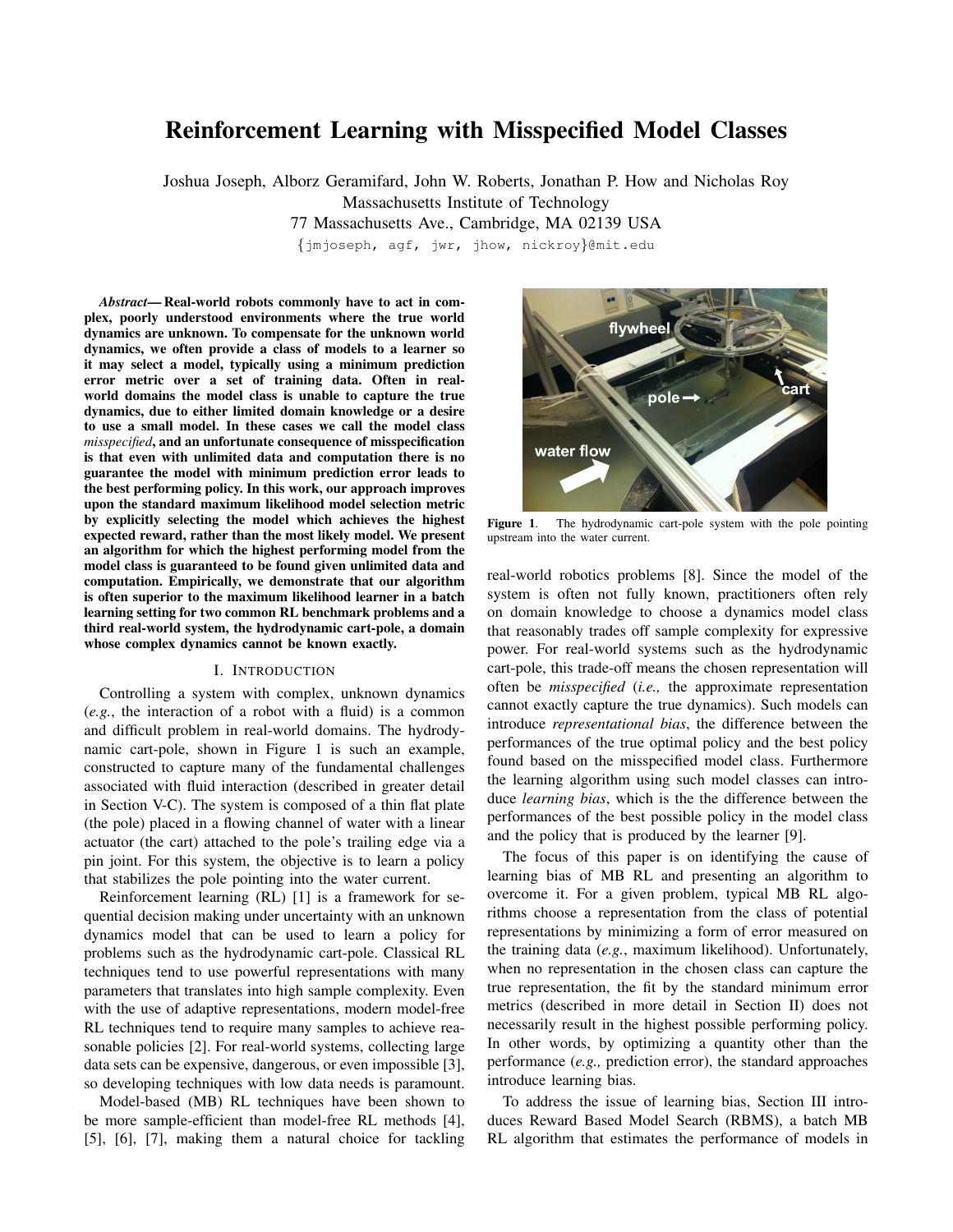the model class and explicitly searches for the model that achieves the highest performance. Given infinitely dense data and unlimited computation, Section IV shows that the asymptotic learning bias of RBMS for *any* representation class is zero. Moreover, for limited data and computation RBMS performs provably no worse than the minimum error solution in expectation. Section V empirically demonstrates that RBMS often results in a large performance increase over minimum error on two common RL benchmark problems and on the real-world hydrodynamic cart-pole system. We then discuss related work and conclusions in Sections VI and VII.

# II. MINIMUM ERROR REINFORCEMENT LEARNING

A Markov decision process (MDP) is a framework for sequential decision making under uncertainty [10]. A finite time MDP is defined by a tuple  $(S, A, s_0, m, R, T)$ , where S is the set of states, A is the set of actions, and  $s_0$  is the starting state. The dynamics model is defined as,  $m$ :  $S \times A \times S \mapsto [0, 1]$ , where  $m(s, a, s') = p(s'|s, a)$ , the probability of transitioning to state  $s'$  by taking action  $a$  in state s. The reward function,  $R : S \mapsto \mathbb{R}$ , describes the reward the agent receives for being in state  $s$ .<sup>1</sup> An episode of data is a sequence  $s_0, a_0, s_1, a_1, \cdots, s_{T-1}, a_{T-1}$ , where T is the episode length,  $a_t$  is the action taken at state  $s_t$ , and  $s_{t+1} \sim m(s_t, a_t, \cdot)$ .<sup>2</sup> The performance, or *return*, of a policy,  $\pi : S \to A$ , is defined as

$$
V^{\pi}(s_0) = E_{\pi} \left[ \sum_{t=0}^{T-1} R(s_t) \middle| s_{\tau+1} \sim m(s_{\tau}, \pi(s_{\tau}), \cdot) \right], \quad (1)
$$

where the expectation is taken over  $s_1, ..., s_T$ . We do not use a discount factor due to the fixed finite horizon. The objective of an MDP is to compute the optimal policy,  $\pi^*$ , where

$$
\pi^* = \operatorname{argmax}_{\pi} V^{\pi}(s_0). \tag{2}
$$

We assume  $m$  is unknown, which prevents us from calculating  $V^{\pi}(s)$  using Equation 1. Instead, we must estimate  $V^{\pi}(s)$  from data. Additionally, even if m were known, solving Equation 2 using Equation 1 is often extremely challenging due to the difficulty of computing a closed form expression of Equation 1 even for simple MDPs. One method for estimating  $V^{\pi}(s_0)$  is through Monte Carlo (MC) policy evaluation [11], where  $\pi$  is executed for N episodes starting from  $s_0$ . The estimate is computed using

$$
\hat{V}^{\pi}(s_0) = \frac{1}{N} \sum_{n=1}^{N} \sum_{t=0}^{T-1} R(s_t^n),
$$
\n(3)

where  $s_t^n$  is the agent's state at time t of episode n and state transitions are sampled m.

Given a method for evaluating Equation 1, policy search (PS) methods parameterize the set of policies and search over the parameter space to solve for the optimal policy in Equation 2 using

$$
\theta^* = \operatorname{argmax}_{\theta \in \Theta} V^{\pi^{\theta}}(s_0),\tag{4}
$$

where  $\theta \in \Theta$  is the policy's parameterization [12]. A naive PS technique to find  $\theta^*$  is to enumerate all parameter values  $\theta_1, ..., \theta_{|\Theta|}$ , compute  $\hat{V}^{\pi^{\theta_1}}(s_0), ..., \hat{V}^{\pi^{\theta_{|\Theta|}}}(s_0)$ , and select the parameter which achieves the highest return. However, this approach is impractical for many real-world domains as the parameter space is often large or continuous, preventing Θ from being directly searched over or even enumerated. Large policy spaces can be overcome using policy gradient [13], [14], where the parameter estimate,  $\hat{\theta}$ , is updated using a gradient step  $\hat{\theta}$ 

$$
\hat{\theta}_{i+1} = \hat{\theta}_i + c \frac{\partial V^{\pi^{\theta_i}}(s_0)}{\partial \hat{\theta}_i},
$$
\n(5)

for iteration i where  $c > 0$  and  $\hat{\theta}_i$  is updated until convergence. Equation 5 allows us to change  $\hat{\theta}$  proportional to the gradient of return, which can be estimated using Equation 3 with data generated from the policy we wish to evaluate (*i.e., on-policy* data). Therefore each  $\hat{\theta}_i$  must be simulated a sufficient number of times to accurately estimate  $V^{\pi^{\hat{\theta}_i}}(s_0)$ .

Model-based (MB) methods solve Equation 1 by explicitly learning a dynamics model,  $m(s, a, s'; \theta)$  from data, which commonly results in a significant amount of data efficiency by generalizing in the space of transitions.<sup>3</sup> Maximum likelihood (ML) is a common method for inferring the dynamics model which maximizes the likelihood of the model conditioned on the data, where

$$
\hat{\theta} = \operatorname{argmax}_{\theta \in \Theta} \prod_{n=1}^{N} \prod_{t=0}^{T-1} m(s_t^n, a_t^n, s_{t+1}^n; \theta).
$$
 (6)

A MB solver first uses Equation 6 to compute  $\hat{\theta}$  and then uses Equations 1 and 2 to compute the policy optimal with respect to  $\hat{\theta}$ . The implicit assumption made by selecting a representation "closest" to the true representation (using minimum error) is that the policy which is optimal with respect to the minimum error representation will perform well in the true world. If, however, the representation for the dynamics model is not expressive enough to capture the true  $m$ , using Equation 6 can result in a poorly performing policy [15]. For comparison, we focus on the ML metric in this work, due to its popularity in the literature, although our results generalize to any prediction error metric (*e.g.,* minimum squared error).

# III. REWARD BASED MODEL SEARCH

Section II discussed that minimum error techniques in RL are vulnerable to learning poor policies when the representations for the dynamics model is not expressive enough to capture the true dynamics. This section presents a novel batch MB RL approach that learns a representation which explicitly maximizes Equation 4. We treat the dynamics model class as a parameterization of the policy and search for  $\hat{\theta} \in \Theta$ 

<sup>1</sup>Without loss of generality, we assume a known reward function that is only state-dependent, and a known, deterministic starting state. When the reward function is unknown, a sampled reward  $r_t^n$  can be used throughout in place of  $R(s_t^n)$ .

<sup>2</sup>We focus on finite time MDPs in the interest of theoretical results.

<sup>&</sup>lt;sup>3</sup>We purposely use  $\theta$  for both the policy and model parameterization to illustrate that a dynamics model is an indirect policy representation.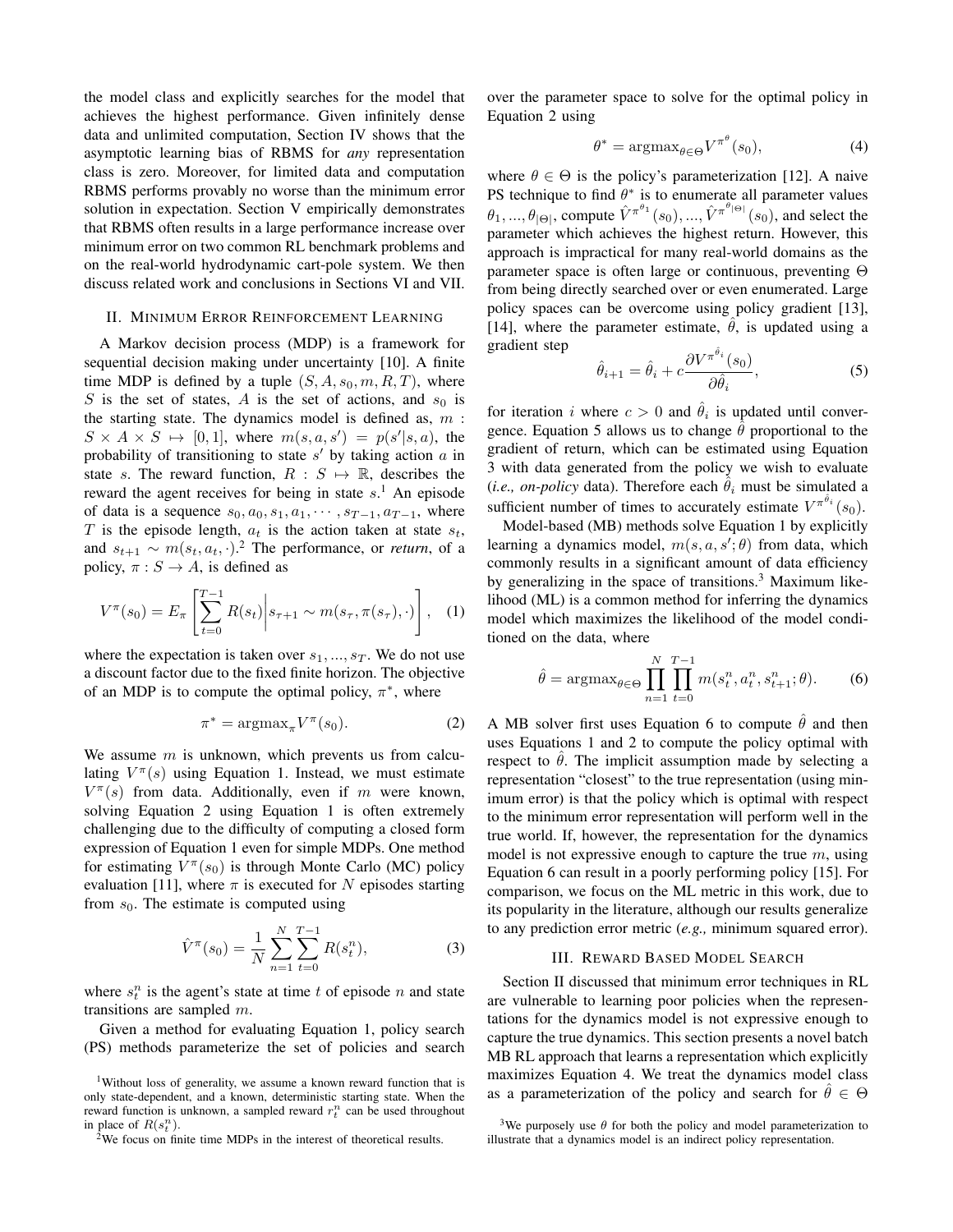Algorithm 1: MFMC Policy Return Estimation Input:  $\pi$ ,  $\mathcal{D}$ ,  $s_0$ ,  $\Delta$ ,  $T$ ,  $p$ **Output:**  $V^{\pi}(s_0)$ 1 for  $n = 1$  to p do 2  $\vert \tilde{s} \leftarrow s_0, e_n \leftarrow \lceil \cdot \rceil$  $3 \int$  for  $t = 0$  to T do 4  $\hat{a} \leftarrow \pi(\tilde{s})$ 5  $(s_t^n, a_t^n, s_{t+1}^n) \leftarrow \text{argmin}_{(s,a,s') \in \mathcal{D}} \Delta((\tilde{s}, \tilde{a}), (s, a))$  $\begin{array}{|c|c|c|}\hline \textbf{6} & D \end{array} \left| \begin{array}{c} \textbf{D} \setminus (s_t^n,a_t^n,s_{t+1}^n) \ \hline \end{array} \right.$ 7 | Append  $(s_t^n, a_t^n, s_{t+1}^n)$  to  $e_n$ 8  $\begin{matrix} 1 & \tilde{s} & \leftarrow s_{t+1}^n \end{matrix}$ 9 return  $V^{\pi}(s_0)$  (computed using Equation 3)

that achieves the highest return, rather than optimizing a different metric (*e.g.*, maximum likelihood). We can think of the policy as being indirectly parameterized by  $\theta$  which defines the model and is updated using a policy gradient approach, such that

$$
\hat{\theta} = \hat{\theta} + c \frac{\partial V^{\pi^{\theta}}(s_0)}{\partial \hat{\theta}},
$$
\n(7)

where  $c > 0$ .

Section III-A outlines a method for estimating the return of a policy in continuous state spaces called Model-Free Monte Carlo (MFMC) [16]. MFMC estimates a policy's return directly from data using Equation 3 rather than from a dynamics model learned from the data. Section III-B describes a method of gradient ascent in order to maximize Equation 4. Section III-C presents our overall approach as an algorithm.

#### *A. Estimating a the Return of a Policy*

Ideally, we would choose policies using Equations 3 and 4 with on-policy data. This results in a sample complexity at least linear in the number of evaluated policies, an impractical amount for most real-world problems. We can reduce this sample complexity by sharing data across iterations, using *off-policy* data – data generated under a policy different from the one we are evaluating. Therefore, we need an approach that allows us to perform MC-like policy evaluation from off-policy data.

In continuous state spaces, creating on-policy episodes from off-policy data is challenging because a single state is rarely visited more than once. We use Model-free Monte Carlo (MFMC) [16] for policy evaluation from off-policy data in continuous state spaces. For a policy,  $\pi^{\theta}$ , MFMC creates pseudo on-policy episodes from off-policy training data to compute statistics of the policy with bounded estimation error.

To construct an episode of on-policy data, MFMC uses a set of training data and a distance function. We define the data set as  $\mathcal{D} = \{(s_i, a_i, s'_i)\}_{i=0}^{|\mathcal{D}|}$ , where  $s'_i \sim m(s_i, a_i, \cdot)$ . The designer-provided distance function takes the form

$$
\Delta((s_i, a_i), (s_j, a_j)) = ||s_i - s_j||_S + ||a_i - a_j||_A, \quad (8)
$$



Figure 2. Phase space plots for pseudo on-policy episodes constructed for a well performing policy using the MFMC algorithm with 5 and 50 episodes of batch data.

where i and j are one-step transitions from  $\mathcal{D}$ . MFMC constructs episodes starting at  $s_0$  and sequentially adds transitions such that at time  $t$ , when the agent is in state  $\tilde{s}$ , the next transition  $(s_t, a_t, s_{t+1})$  =  $argmin_{(s,a,s') \in \mathcal{D}} \Delta((\tilde{s}, \pi^{\theta}(\tilde{s})), (s, a)).$ Each transition in  $D$  can only be used once and episodes are terminated after T transitions.

MFMC also requires  $p$ , the number of episodes used for policy evaluation. The decision of p, relative to  $|\mathcal{D}|$ , trades off bias and variance (see [16] for analysis, bounds on bias and variance, and discussion on the trade-off). Algorithm 1 is a reproduction of MFMC from [16] for the reader's convenience.

A visualization the of episode construction procedure is shown in Figure 2 for the mountain car domain (described in Section V-A) where the agent begins near the center of the diagram and attempts to reach  $x \geq 0.5$ . The figure shows two phase-space plots of constructed episodes, where transitions observed in the data set are shown in blue, and are connected by red lines for illustration purposes. Episodes were generated using a well performing policy that reaches the goal. Figures  $2(a)$  and  $2(b)$  show two episodes constructed based on 5 and 50 episodes, respectively. Actual observed interactions are shown in blue while discontinuities in tailoring the episodes are highlighted as red segments. Notice that more data leads to an overall smoother prediction of the system evolution and the episode more accurately approximates an on-policy sequence of interactions.

#### *B. Policy Improvement*

The second step to solving Equation 4 is the maximization over Θ. As discussed in Section II, enumerating and evaluating all possible parameter values is impractical for real-world problems. Policy gradient approaches overcome this hurdle by updating the parameter value in the direction of increasing performance (Equation 7).

We take the policy gradient type approach as described in Section II, only we are updating the parameters of the dynamics model rather than a parameterization of the policy. Unfortunately, gradient ascent is known to be susceptible to local maxima. To reduce the likelihood of becoming stuck in a poor local maxima, we use random restarts in addition to including the maximum likelihood solution in the set of potential starting points (see Section IV). For this work, we chose the basic form of gradient ascent for policy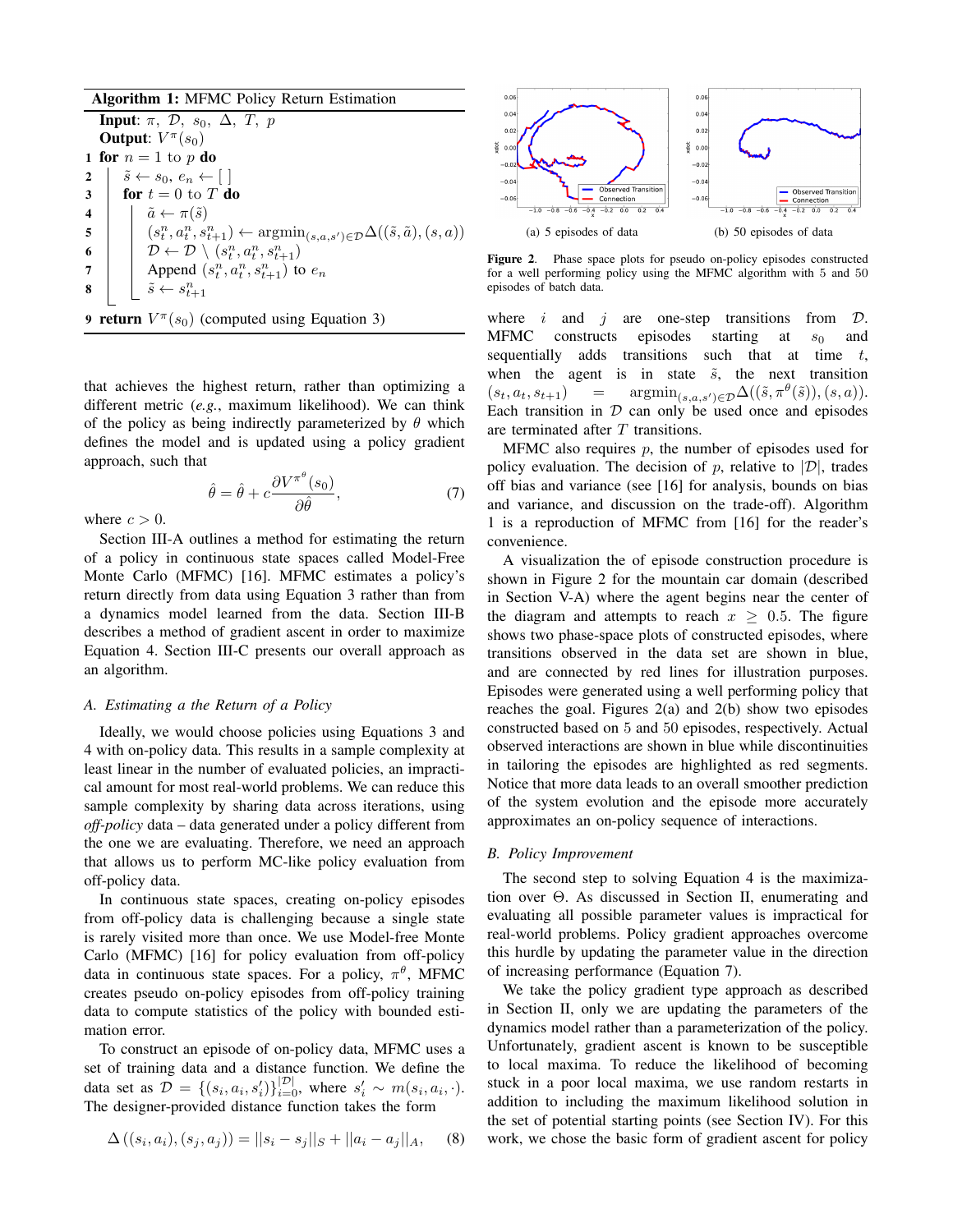Algorithm 2: RBMS

Input:  $\mathcal{D}, \ \tilde{\Theta}, \ \delta^{init}, \ \delta^{min}$ **Output:**  $\pi^{\theta_{RBMS}}$  $1 \ \ V^{\pi^{\theta \tilde{start}}}(s_0) \leftarrow -\infty, \ \theta \leftarrow \theta_{start}, \ \delta \leftarrow \delta^{init}$ 2 while  $\delta > \delta^{min}$  do  $3$  for each dimension of  $\Theta$  do 4 While True do 5  $\left| \begin{array}{c} \end{array} \right| \left| \begin{array}{c} \{\pi^{\theta-}, \pi^{\theta}, \pi^{\theta+}\} \leftarrow \end{array} \right|$  Compute the policies for  $\{\theta - \delta, \theta, \theta + \delta\}$  $\begin{array}{|c|c|c|c|}\hline \textbf{6} & & \end{array} \left| \quad \right. \left\{ \begin{matrix} {{V^{\pi}}}^{\theta-}(s_{0}),{{V^{\pi}}}^{\theta}}(s_{0}),{{V^{\pi}}}^{\theta+}(s_{0}) \end{matrix} \right\} \leftarrow$ Estimate the return of  $\{\pi^{\theta-}, \pi^{\theta}, \pi^{\theta+}\}\$ 7 | | if  $\max(V^{\pi^{\theta+}}(s_0),V^{\pi^{\theta-}}(s_0))\leq V^{\pi^{\theta}}$  then 8 | | | Break  $\quad \ \ \, \bm{9} \quad \quad \ \ \, \bm{\mid} \quad \ \ \, \bm{\mid} \quad \mathbf{\it if} \,\, V^{\pi^{\theta+}}(s_0) > V^{\pi^{\theta-}}(s_0) \,\, \mathbf{then}$ 10  $\begin{array}{|c|c|c|c|c|}\n\hline\n\text{10} & \text{ } & \text{ } & \theta \leftarrow \theta + \delta\n\end{array}$  $11$  else 12  $\begin{vmatrix} \cdot & \cdot & \cdot \\ \cdot & \cdot & \cdot \\ \cdot & \cdot & \cdot \end{vmatrix}$   $\theta \leftarrow \theta - \delta$ 13  $\delta \leftarrow \delta/2$ 14 return  $\pi^{\theta}$ 

improvement described in Section III-C.<sup>4</sup>

# *C. RBMS Algorithm*

Our overall approach is presented in Algorithm 2. The inputs to the algorithm are the data,  $D$ , our representation,  $\Theta$ , the initial gradient ascent step size,  $\delta^{init}$ , and the minimum gradient ascent step size,  $\delta^{min}$ .

RBMS begins gradient ascent by selecting a dimension of the model space to search and computes the policies for models  $\theta$ ,  $\theta + \delta$ , and  $\theta - \delta$  (line 5), where the parameter  $\delta$  is the step size in the model space. Once the policies are computed, we use MFMC to estimate the return of each of these policies (line 6) and estimate the difference in return between the current best model  $\theta$  and the models  $\theta + \delta$  and  $\theta - \delta$ . If neither of these models yield an increase in the estimated return, we continue to the next dimension. If  $\theta + \delta$ or  $\theta - \delta$  are positive steps in terms of estimated return, we take the step in the steepest direction. When all dimensions have been stepped through,  $\delta$  is decreased (line 13) and the process is continues until  $\delta$  reaches  $\delta^{min}$ . The algorithm is then repeated for many random restarts, including the ML parameters.

#### IV. THEORETICAL ANALYSIS

As described in Section III-A, MFMC constructs a set of on-policy episodes from off-policy data and uses Equation 3 to estimate the return of  $\pi^{\theta}$ . This section provides the formal analysis which shows that with infinitely dense data and unlimited computation, RBMS is guaranteed to find the highest performing model from the model class (Section IV-A). We relax these assumptions in Section IV-B and guarantee that using RBMS after finding the ML solution will never result in worse performance in expectation. Section V empirically demonstrates that RBMS often results in a substantial improvement over ML techniques.

The notion of data sparsity is introduced in [16], where the k-sparsity of  $D$  is defined as

$$
\alpha_k(\mathcal{D}) = \sup_{(s,a)} \Delta_k^{\mathcal{D}}(s,a),\tag{9}
$$

in which  $\Delta_k^{\mathcal{D}}$  is the distance of  $(s, a)$ 's k-th nearest neighbor measured by  $\Delta$  over  $\mathcal D$ . Using k-sparsity, as defined in Equation 9, the learning bias of MCMC is bounded by

$$
\left|V^{\pi^{\theta}}(s_0) - E\left[\hat{V}^{\pi^{\theta}}(s_0)\right]\right| \leq C\alpha_{pT}(\mathcal{D}),\tag{10}
$$

where  $k = pT$  and C is a function of the Lipschitz continuity constants describing m, R, and  $\pi$  [16]. Note that the bound on the estimation error is independent of  $\theta$  and the expectation is taken over the data. The bound from Equation 10 provides us with the theoretical piece that both Sections IV-A and IV-B build on.

# *A. Infinitely Dense Data and Unlimited Computation*

Solving Equation 2 is difficult because of two complex calculations: accurately estimating  $V^{\pi^\theta}(s_0)$  and performing the optimization over policies. Equation 10 tells us that as the density of the data increases (meaning the sparsity  $\alpha_{pT}(\mathcal{D}) \to 0$ , our estimate  $\hat{V}^{\pi^{\theta}}(s_0) \to V^{\pi^{\theta}}(s_0)$ .

With unlimited computation, we have the ability to search over the entire representation space  $\Theta$  to find  $\theta^*$  =  $\arg \max_{\theta \in \Theta} V^{\pi^{\theta}}(s_0)$ .<sup>5</sup> This implies that with infinitely dense data and unlimited computation, RBMS is guaranteed to find  $\theta^*$ , the highest performing model from the model class.

## *B. Limited Data and Computation*

While the guarantee of finding  $\theta^*$  is a nice theoretical property (Section IV-A), for real-world domains we can never expect to have infinitely dense data nor unlimited computation. Here we relax both assumptions and guarantee that using RBMS after finding the ML solution will never result in worse performance in expectation.

*1) Limited Computation:* With limited computation, we no longer have the ability to perform the maximization over Θ and instead resort to gradient ascent. Due to the nonconvexity of  $V^{\pi^{\theta}}(s_0)$  as a function of  $\theta$ , we can no longer guarantee that  $\theta^*$  is found. By initializing gradient ascent with  $\theta_{ML}$ , the ML model, we guarantee that RBMS takes steps in the direction of improving on the ML solution. In addition to  $\theta_{ML}$ , we also initialize gradient ascent with many random starting locations drawn from  $\Theta$  to further increase our chances of improving on the ML solution.<sup>6</sup>

<sup>4</sup>While more intelligent optimization methods [17] were considered, we found that this basic form of gradient ascent was sufficient for our optimization needs and rarely encountered difficulties with local maxima.

<sup>5</sup>This is trivially accomplished for discrete spaces and can be done to an arbitrary precision in continuous spaces.

<sup>&</sup>lt;sup>6</sup>In the analysis,  $\theta_{ML}$  can be trivially replaced by any prediction error metric (e.g., minimum squared error).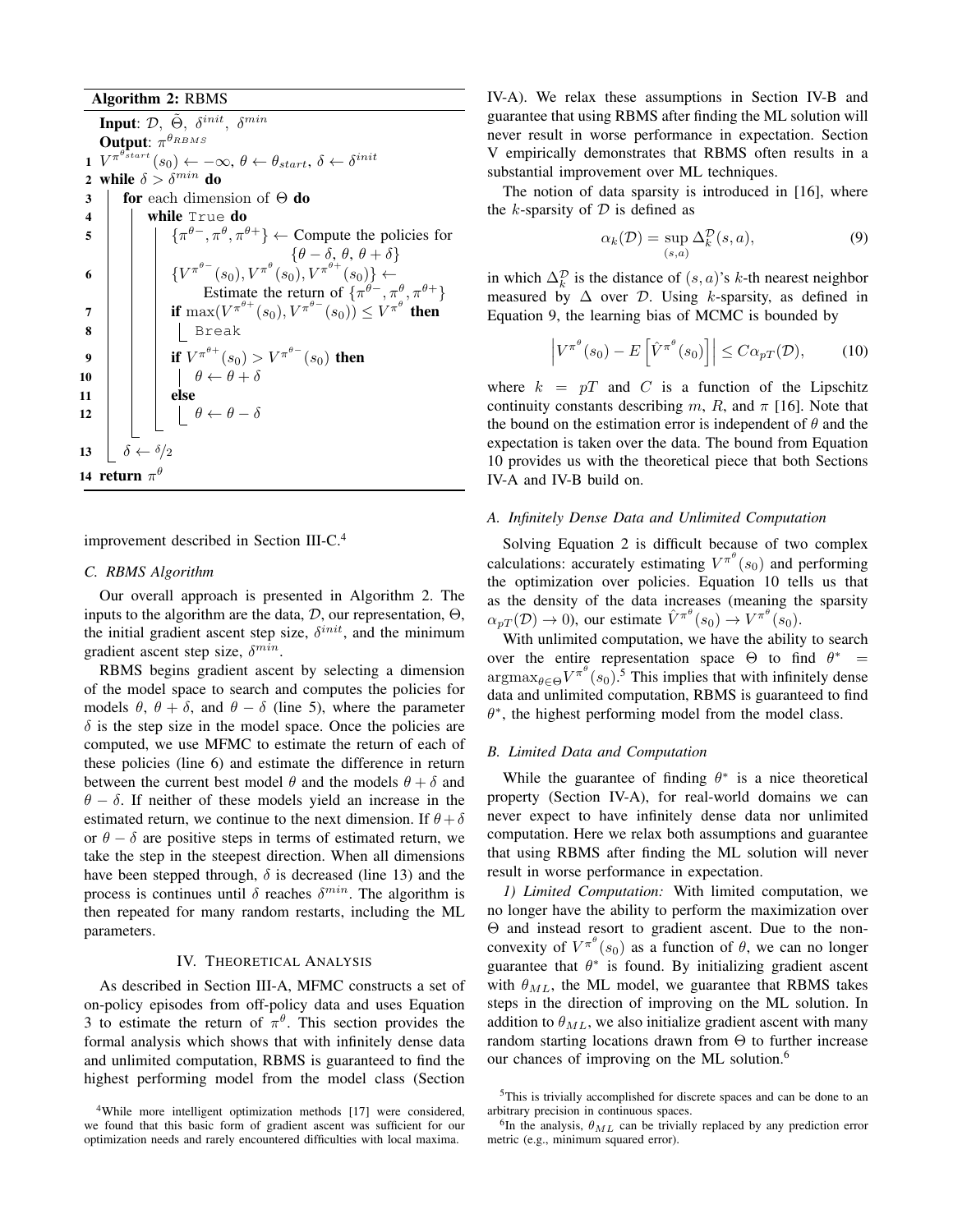*2) Limited Data:* The consequence of limited data is that  $\hat{V}^{\pi^{\theta}}(s_0)$  can be an inaccurate estimate of  $V^{\pi^{\theta}}(s_0)$ and cause gradient steps to decrease  $V^{\pi^{\theta}}(s_0)$ . Hence, one could imagine using the bound from Equation 10 and only step from  $\theta_i$  to  $\theta_{i+1}$  if  $\hat{V}^{\pi^{\theta_{i+1}}}(s_0) \geq \hat{V}^{\pi_i^{\theta}}(s_0) +$  $2C\alpha_{pT}$ . This would ensure that the step from  $\theta_i$  to  $\theta_{i+1}$ result in  $V^{\pi^{\theta_{i+1}}}(s_0) \geq V^{\pi^{\theta_i}}(s_0)$  and consequently that  $V^{\pi^{\theta}RBMS}(s_0) \geq V^{\pi^{\theta}ML}(s_0)$ , where  $\theta_{RBMS}$  is the model selected by RBMS. Unfortunately, this bound only holds in expectation over the data. For future work, we plan develop a probabilistic bound based on Hoeffding's inequality for MFMC to ensure that gradient steps increase  $V^{\pi^{\theta}}(s_0)$  with high probability.

#### V. EMPIRICAL RESULTS

The experiments described in this section highlight the performance improvement of Reward Based Model Search (RBMS) over maximum likelihood (ML) learners on the RL benchmark problems of mountain car and cart-pole and the real-world hydrodynamic cart-pole system. The two benchmark domains allow for easier understanding and more extensive evaluation to study how quickly the performance of ML and RBMS degrade as the model classes become increasingly misspecified. To study the different types of misspecification, Section V-A investigates both sharp misspecification (unmodeled discontinuities in the true dynamics) and irrelevant data (unhelpful data from a region of our statespace that well performing policies will not visit). Section V-B investigates unmodeled noise and smooth misspecification (*i.e.,* a gradual change in misspecification as the agent moves through the state-space).

We compare RBMS and ML with misspecified model classes to a large tabular Markov model fit using ML.We show the resulting performance versus the amount of training data to highlight the sample complexity advantage of RBMS using small model classes over tabular representations, despite being misspecified. For all model classes, policies were found by first finely discretizing the continuous model and performing value iteration using the same discretization for the value function [10]. RBMS was run with  $p = 10$  and, unless otherwise specified, used the distance function

$$
\Delta((s, a)), (s', a')) = \begin{cases} \sum_{d=1}^{D} \frac{|s^d - s'^d|}{s_{max}^d - s_{min}^d} & \text{if } a = a' \\ \infty & \text{otherwise} \end{cases}
$$

,

where  $s^d$  is the d-th dimension.

# *A. Mountain Car*

Mountain car [18] is a standard RL benchmark simulation where the agent starts in a valley between two hills and takes actions to reach the top of the right hill and receives -1 reward for every time step the agent is not at the goal. Episodes end when the agent reaches the goal or after 500 steps. The standard mountain car dynamics are

$$
x_{t+1} = x_t + \dot{x}_t, \quad \dot{x}_{t+1} = \dot{x}_t + a + \theta_1 \cos(\theta_2 x)
$$

with action  $a \in \{-0.001, 0.001\}$ . A uniform discretization of x and  $\dot{x}$  with a 500  $\times$  250 grid was used to represent value functions. Note the differing numbers of cells in each



Figure 3. Performance versus misspecification (a) and performance versus data size for  $c = 0.005$  (b) for RBMS with the standard mountain car model (yellow), ML with the standard mountain car model (blue), ML with the standard mountain car model with irrelevant data removed (gray), ML with the large tabular Markov model (green), and the true model (red). The error bars show one standard error.

dimension were chosen to keep the representation small, because it is also used as the dynamics representation for the large tabular model approach. This ensured the large tabular model was made as competitive as possible in terms of data requirements.

To study how the two approaches' performances change as their model class becomes increasingly misspecified, we modified the standard dynamics in three ways. First, we added stochasticity to the car's starting location by uniformly sampling from the interval  $[-\pi/6 - 0.1, -\pi/6 + 0.1]$ . Second, we simulated a rock at  $x = 0.25$ , such that when the car hits the rock its velocity  $(\dot{x})$  decreased by c. Therefore, increasing  $c$  corresponds to the standard car dynamics model class becoming increasingly misspecified. Third, we included a second valley to the left of the standard valley with significantly different dynamics (the goal is still on the right hill of the right valley). For the right valley we used  $\theta_1^{right} =$  $-0.0025$ ,  $\theta_2^{right} = 3$  for the dynamics, as is commonly done in the literature [10], and  $\theta_1^{left} = -0.01$ ,  $\theta_2^{left} = 3$  for the left valley. For this experiment ML and RBMS were given the standard mountain car dynamics model, parameterized by  $\theta_1$  and  $\theta_2$ , with both hills sharing the same parameters. The training data was generated from uniformly random policies.

Figure 3(a) shows the results of ML (blue, gray) and RBMS (yellow) as their model class becomes increasingly misspecified (with increasing  $c$ ) for 2500 episodes of training data. For reference, the return of the planner with the true model<sup>7</sup> is shown in red. The blue line shows that the standard ML approach never performs well due to the data from the left hill biasing its model estimate. While it may seem straightforward to remove irrelevant data before fitting a model (*e.g.*, data from the left valley), in general for difficult problems (*e.g.*, the hydrodynamic cart-pole), identifying regions of irrelevant data can be extremely difficult. Shown in gray is a demonstration that even if we were able to trim irrelevant data before using ML, other unmodeled effects (a small influence of the rock) still cause ML to perform poorly.

In contrast, RBMS is able to learn models which allow it to reach the goal for a large range of misspecification both from the increasing effect of the rock and irrelevant data.

<sup>7</sup>Note that the planner first discretizes the continuous model to find a policy, so the policy plotted for the "true model" is actual a finely discretized representation of the true continuous model.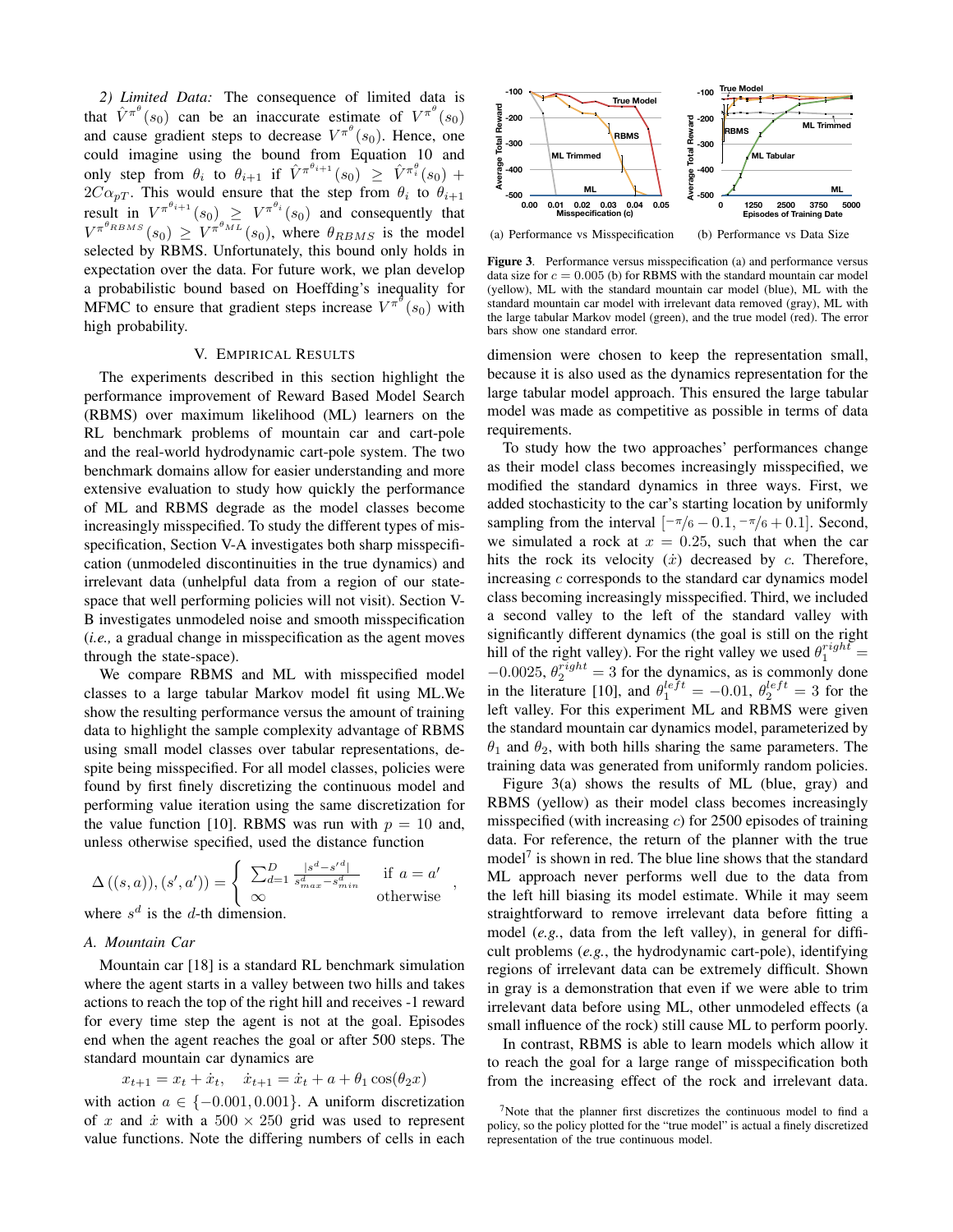Additionally, we can see that when the rock had little effect  $(c \le .005)$ , RBMS performed as well as the true model. Eventually, the influence of the rock is too significant for any policy to escape the valley, as shown by the red line eventually dropping to -500.

Figure 3(b) shows the results of ML (blue, gray), RBMS (yellow), the large tabular Markov model (green) as the amount of training data increases for fixed  $c = 0.005$ . For reference, the return of the planner with the true model is shown in red. This figure illustrates that less data is required to use a small model, as opposed to a large tabular Markov model with many parameters. Although the large tabular model does eventually achieve the performance of RBMS and the true model, such large data requirements are often prohibitive for real-world problems. Our approach, on the other hand, performs well using only 500 episodes, an order of magnitude reduction in the amount of training data compared to ML Tabular.

# *B. Cart-pole*

The cart-pole system [19] is composed of a cart that moves along a single axis with a pendulum (the pole) attached by a pin joint. We focus on the task of stabilizing the pole in an upright position against gravity.

The cart-pole deterministically starts at  $x = \psi = \dot{x} = \psi =$ 0, where x is the position of the cart,  $\psi$  is the angle of the pole, and the action space  $A = \{-5, 5\}$ . An episode ends when the pole falls over (defined as  $|\psi| > \pi/15$ ) or after 500 steps. The reward function is  $1 - \frac{|\theta|}{(\pi/15)}$ . The training data was generated from a uniformly random policy.

The dynamics were parameterized by three quantities: mass of the cart  $(m_c)$ , mass of the pole  $(m_p)$ , and the length of the pole  $(l)$  [20]. For the true dynamics, we chose  $m_c = m_p = l = 1$  and introduced downward wind on the system which applied a force,  $f$ , in the direction of gravity (*i.e.*, increasing force as  $\theta$  moves away from zero) causing θ to be displaced. We also added to zero mean noise on  $ψ$ with standard deviation of 0.01.

Similarly to the experiment described in V-A, the purpose of this experiment is to understand how the approaches' performance changes as the model class becomes increasingly misspecified. For ML and RBMS, we used the standard cart-pole model class, parameterized by  $m_c$ ,  $m_p$ , and l and represented the value function using of a  $50 \times 30 \times 30$  grid over  $\psi$ ,  $\dot{x}$ , and  $\dot{\psi}$ .

Figure 4(a) shows the results of ML (blue) and RBMS (yellow) as their standard cart-pole dynamics model class becomes increasingly misspecified (with increasing  $f$ ) for 10,000 episodes of training data. For reference, the return of the true model is shown in red. The figure shows that the ML approach has difficulty coping with the model misspecification and for  $f > 0.3$  the approach never learns a stabilizing policy. In contrast, RBMS is able to learn models resulting in policies that stabilized the pole for a much larger range of  $f$ . Eventually, the influence of the wind is too significant for any policy to stabilize the pole, as shown by the red line eventually dropping to near zero.



Figure 4. Performance versus misspecification (a) and performance versus data size for  $f = 0.2$  (b) for RBMS with the standard cart-pole model (yellow), ML with the standard cart-pole model (blue), ML with the large tabular Markov model (green), and the true model (red). The error bars show one standard error.

Figure 4(b) shows the results of ML (blue), RBMS (yellow), the large tabular Markov model (green) as the amount of training data increases for a fixed  $f = 0.2$ . Again, for reference, the return of the true model is shown in red. While it is not shown in the figure, the large tabular Markov model does eventually achieve a level of performance equal to that of the true model after approximately 50,000 episodes. This further illustrates that less data is required to use a small model, as opposed to a large tabular Markov model with many parameters. Our approach, on the other hand, achieves a high level of return after 500 episodes, two orders of magnitude reduction in the amount of training data compared to the ML Tabular, but may never achieve performance equal to that of the true model due to the limited representational power of the misspecified model.

# *C. Hydrodynamic Cart-pole*

The hydrodynamic cart-pole, shown in Figure 1, is a realworld, experimental, fluid analog of the cart-pole system. It is composed of a thin flat plate (the pole) attached at its trailing edge via a pin joint to a linear actuator (the cart) that is operated at 50 Hz. The flat plate (6.5 cm wide by 20 cm tall) is submerged in a channel (22 cm wide) of flowing water, with the flat plate placed at the "upright position." In this position, the water attempts to turn the wing downstream via a "weather vane" effect, making the upright position passively unstable and the downright position passively stable.<sup>8</sup> The system was operated at a Reynolds number of 15,000, considered to be an intermediate flow. As opposed to large and small Reynolds number flows, intermediate flows are particularly challenging due to the difficulty of modeling and simulating them.

Learning a policy which stabilizes the pole at the upright is difficult because the coupling between the motion of the cart and the motion of the pole is dictated by the complex dynamics of the fluid, which itself has many states and is highly nonlinear. Additionally, the flywheel mounted to the pole adds extra inertia to the system and there is a free surface which can add secondary effects when the pole moves violently through the water. Success on this system

<sup>8</sup>Due to fluid effects, the downright position is not precisely stable as vortex shedding from the wing will cause it to oscillate slightly, but these are small deviations compared to those considered in the experiments in this paper.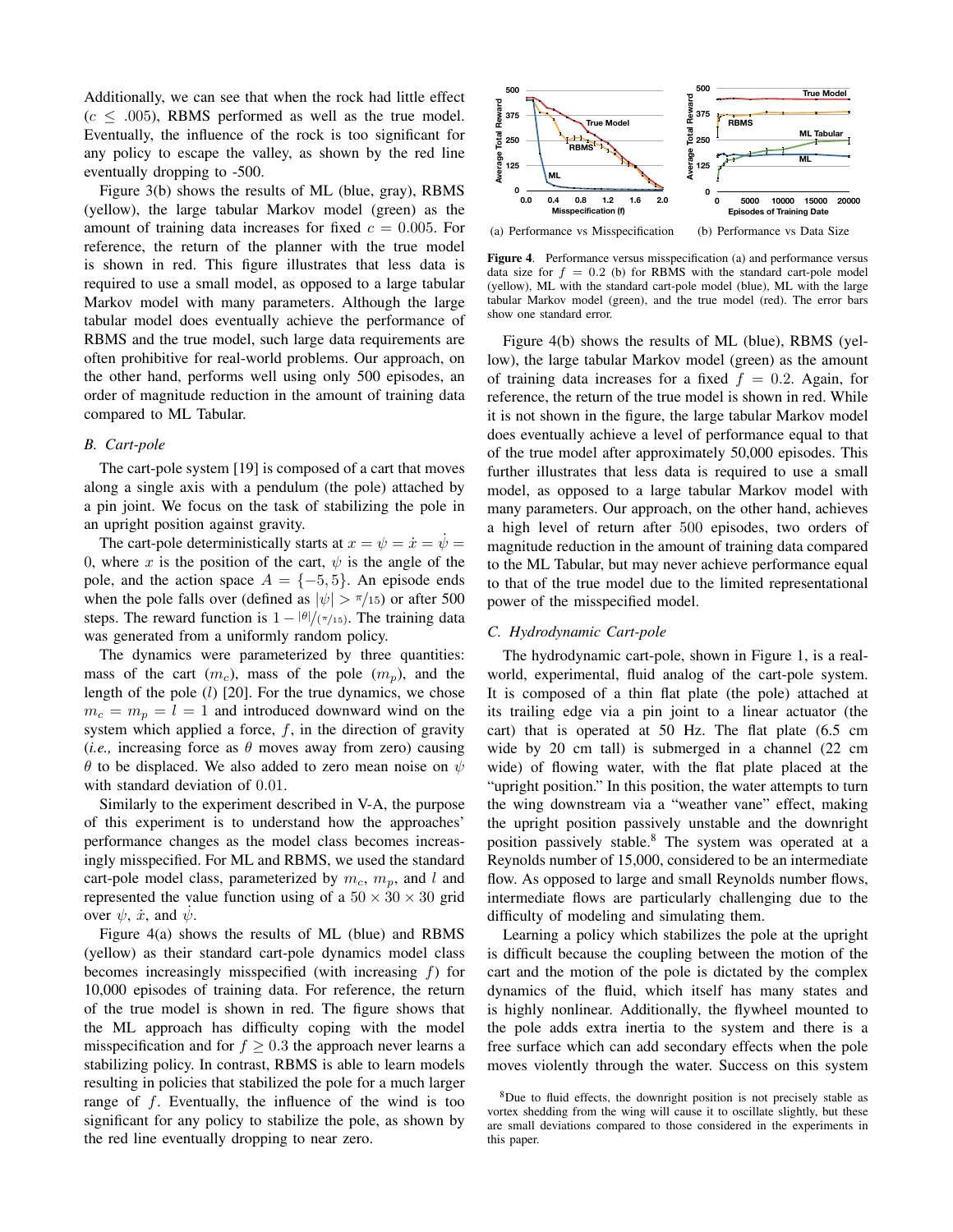

Figure 5. Time stabilized versus number of episodes for RBMS with the standard cart-pole model (yellow), ML with the standard cart-pole model (blue), and ML with a large tabular Markov model (green) on hydrodynamic cart-pole. The error bars represent one standard error.

will demonstrate the robustness of the technique to the many uncertainties inevitably present in actual hardware, and particularly present in fluid systems.

Our goal is to learn a controller from training data that stabilizes the pole similar to the experiment performed in Section V-B. We collected a data set of 316 episodes (approximately 45 minutes of data) from the hydrodynamic cart-pole system from a variety of hand-designed, poor controllers, none of which stabilized the pole for more than a few seconds and many of them quickly fell over. For the system, an episode was ended when the pole fell over (defined as  $|\psi|$ )  $\pi/15$ ) or a maximum length of 500 steps (10 seconds) was reached. For our model class we used the standard cart-pole system, parameterized by  $m_c$ ,  $m_p$ , l as a model class of this far more complex system. To represent the value function, we discretized the state space  $[x, \psi, \dot{x}, \dot{\psi}]$  into  $7 \times 11 \times 11 \times 11$ bins with an action space  $A = \{-1, -0.9, -0.8, ..., 1\}$ . We used a quadratic cost function and used the distance function

$$
\Delta ((s, a)), (s', a')) = \frac{|x - x'|}{x_{max} - x_{min}} + \frac{|\psi - \psi'|}{\psi_{max} - \psi_{min}} + \frac{|\dot{x} - \dot{x}'|}{\dot{x}_{max} - \dot{x}_{min}} + \frac{|\dot{\psi} - \dot{\psi}'|}{\dot{\psi}_{max} - \dot{\psi}_{min}} + \frac{|a - a'|}{a_{max} - a_{min}}
$$

.

Figure 5 shows the performance on the real system of the learned controllers for the standard cart-pole model fit using ML (blue), the standard cart-pole model fit using RBMS (yellow), and a large tabular Markov model fit using ML (green), where each controller was run 10 times and one standard error is shown on the figure. The results show that the 45 minutes of training data was sufficient to learn a controller which stabilized the system for the maximum amount of time in all 10 trials from the small representation. Neither ML with the misspecified model nor ML with the large Markov model were able to achieve any statistically significant improvement in performance. This experiment demonstrates that despite the misspecified representation, RBMS was still able to use limited off-policy data to perform well on an extremely complex system, because it focused on finding the model that achieves the highest performance rather than minimizing the prediction error.

# VI. RELATED WORK

The approaches most closely related to our work are Policy search (PS) techniques, which search the policy space for high performing policies using gradient techniques [21], [22]. In order to estimate the gradient, some methods obtain new samples for the new policy in order to avoid the learning bias, which can translate into high sample complexity. Existing off-policy PS methods [23] use importance sampling to reuse the data while attempting to avoid learning bias. In general, such methods are limited to discrete domains and stochastic policies. Additionally, sample efficient PS methods generally require data from high performing policies [7]. We suspect that applying RBMS in a PS setting, where the policy is directly parameterized by  $\theta$ , would be successful in cases where we, as designers, struggle to construct a model class that contains high performing policies learnable from limited data. In these cases we may prefer to directly parameterize the policy instead of using a dynamics model. We plan to investigate this approach and compare it to the model-based approach described here in future work.

Model Based (MB) methods aim to capture the unknown dynamics using a representation of the dynamics model. While expressive representations [24], [25] can capture nearly any type of world dynamics, they are still vulnerable to choosing models which perform arbitrarily poorly, especially from limited data due to the bias introduced by the learner. Compact representations may eliminate the sample complexity problem, yet once combined with classical learning methods (*e.g.*, maximum likelihood), they incur substantial learning bias, as shown in our empirical results. We hypothesize that we can remedy this shortcoming by applying RBMS to Bayesian nonparametric models and plan to explore that direction in future work.

Model-free Value Based (VB) techniques sidestep learning an explicit world model and directly compute a value function, although [26] showed that MB and VB RL methods using linear representations are equivalent. In the online setting, VB methods *e.g.*, [27] eliminate the learning bias by using on-policy data, yet are sample inefficient. For realworld problem, batch VB techniques [28] have been shown to be sample efficient, yet they are sensitive to the distribution of the training data<sup>9</sup>. Manually filtering the training data by a domain expert has been used to correct for the sampling distribution; for example, in a bicycle domain, episodes were trimmed after a certain length to expose the agent to a higher proportion of the data from the bicycle balancing, which is more likely to be seen under good policies [29]. When the representation containing the true value function is unknown, batch VB methods cannot guarantee that the highest performing value function is chosen from the representation, and generally only show convergence [10]. We believe we can overcome this limitation by using the parameterization

<sup>&</sup>lt;sup>9</sup>For comparison note that the policies learned by the large tabular Markov model are equivalent to the policies LSPI [28] would learn if given the tabular representation for its value function.